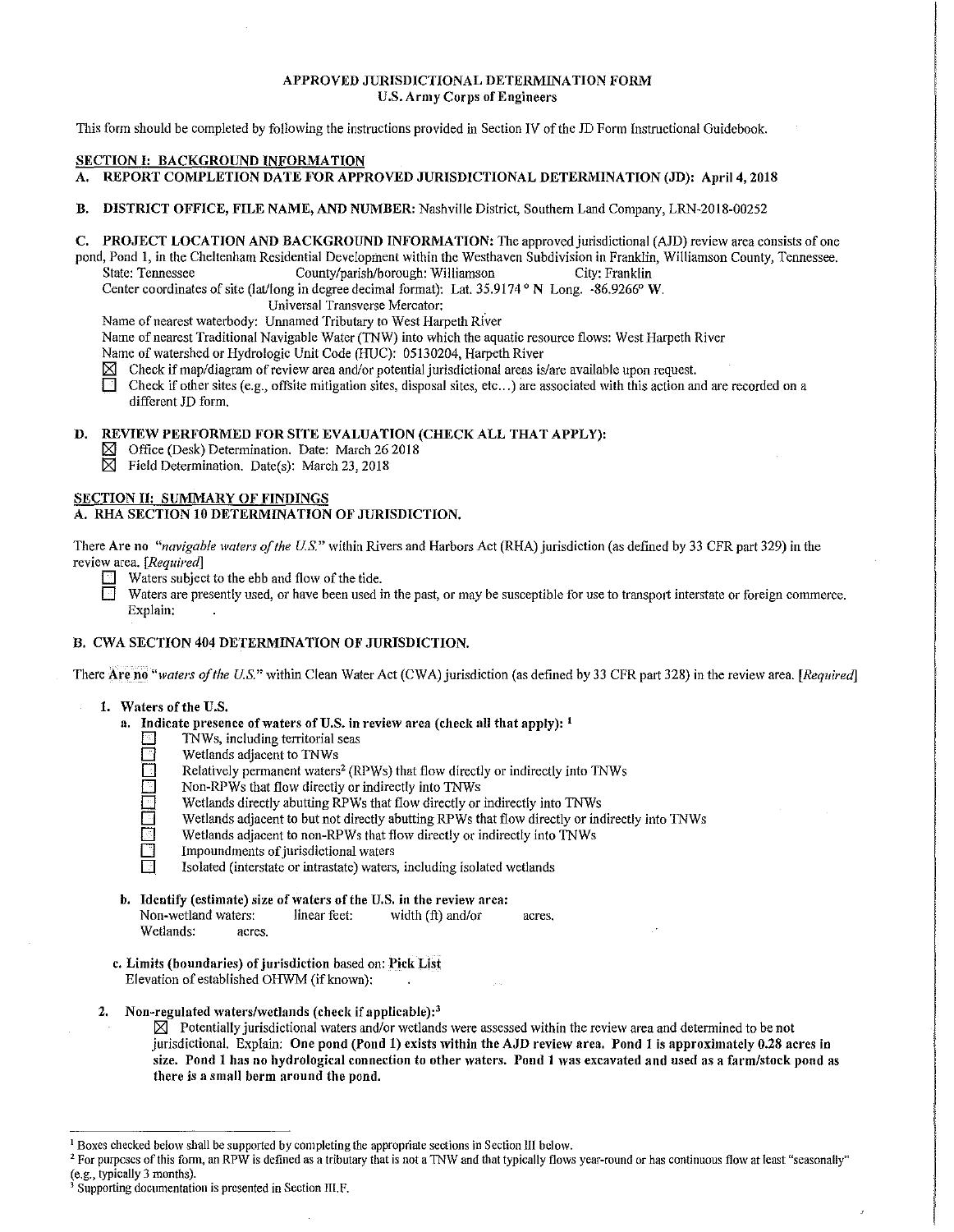Based on a review of information submitted by the applicant, including: a USGS quadrangle map, NRCS Soil Maps for Williamson County, Tennessee, a review of the National Hydrologic Dataset, U.S. Fish and Wildlife National \Vetland Inventory database, and photographs of the review area; the Corps has determined Pond 1 is not part ofa tributary system to interstate or navigable waters of the United States and is not adjacent to such tributary waters.

The preamble for 33 CFR 328, published in Federal Register Volume 51, Number 219, published November 13, 1986 (page 41217), states "For clarification, it should be noted that we generally do not consider the following waters to be "Waters of the United States .... (c) artificial lakes and ponds created by the excavation and/or diking of dry land to collect and retain water which are used exclusively for such purposes as stock watering, irrigation, settling basins or rice growing."

### SECTION III: CWA ANALYSIS

#### A. TNWs AND WETLANDS ADJACENT TO TNWs

The agencies will assert jurisdiction over TNWs and wetlands adjacent to TNWs. If the aquatic resource is a TNW, complete Section III.A.1 and Section III.D.1. only; if the aquatic resource is a wetland adjacent to a TNW, complete Sections III.A.1 and 2 and Section III.D.1.; otherwise, see Section III.B below.

1. TNW

Identify TNW:

Summarize rationale supporting determination:

#### 2. Wetland adjacent to TNW

Summarize rationale supporting conclusion that wetland is "adjacent":

### B. CHARACTERISTICS OF TRIBUTARY (THAT IS NOT A TNW) AND ITS ADJACENT WETLANDS (IF ANY):

This section summarizes information regarding characteristics of the tributary and its adjacent \Vetlands, if any, and it helps determine whether or not the standards for jurisdiction established under *Rapanos* have been met.

The agencies will assert jurisdiction over non-navigable tributaries of TNWs where the tributaries are "relatively permanent waters" (RPWs), i.e. tributaries that typically flow year-round or have continuous flow at least seasonally (e.g., typically 3 months). A wetland that directly abuts an RPW is also jurisdictional. If the aquatic resource is not a TNW, but has year-round (perennial) flow, skip to Section III.D.2. If the aquatic resource is a wetland directly abutting a tributary with perennial flow, skip to Section III.D.4.

A wetland that is adjacent to but that does not directly abut an RPW requires a significant nexus evaluation. Corps districts and EPA regions will include in the record any available information that documents the existence of a significant nexus between a relatively permanent tributary that is not perennial (and its adjacent wetlands if any) and a traditional navigable water, even though a significant nexus finding is not required as a matter of la\v.

If the waterbody<sup>4</sup> is not an RPW, or a wetland directly abutting an RPW, a JD will require additional data to determine if the waterbody has a significant nexus with a TNW. If the tributary has adjacent wetlands, the significant nexus evaluation must consider the tributary in combination with all of its adjacent wetlands. This significant nexus evaluation that combines, for analytical purposes, the tributary and all of its adjacent wetlands is used whether the review area identified in the JD request is the tributary, or its adjacent wetlands, or both. If the JD covers a tributary with adjacent wetlands, complete Section III.B.1 for the tributary, Section III.B.2 for any onsite wetlands, and Section III.B.3 for all wetlands adjacent to that tributary, both onsite and offsite. The determination whether a significant nexus exists is determined in Section III.C below.

#### 1. Characteristics of non-TNWs that flow directly or indirectly into TNW

- (i) General Area Conditions: Watershed size: Pick List Drainage area: Pick List Average annual rainfall: inches Average annual snowfall: inches
- (ii) Physical Characteristics: (a) Relationship with TNW:  $\Box$  Tributary flows directly into TNW.

<sup>~</sup>Note that the Instructional Guidebook contains additional infonnation regarding swales, ditches, washes, and erosional features generally and in the arid West.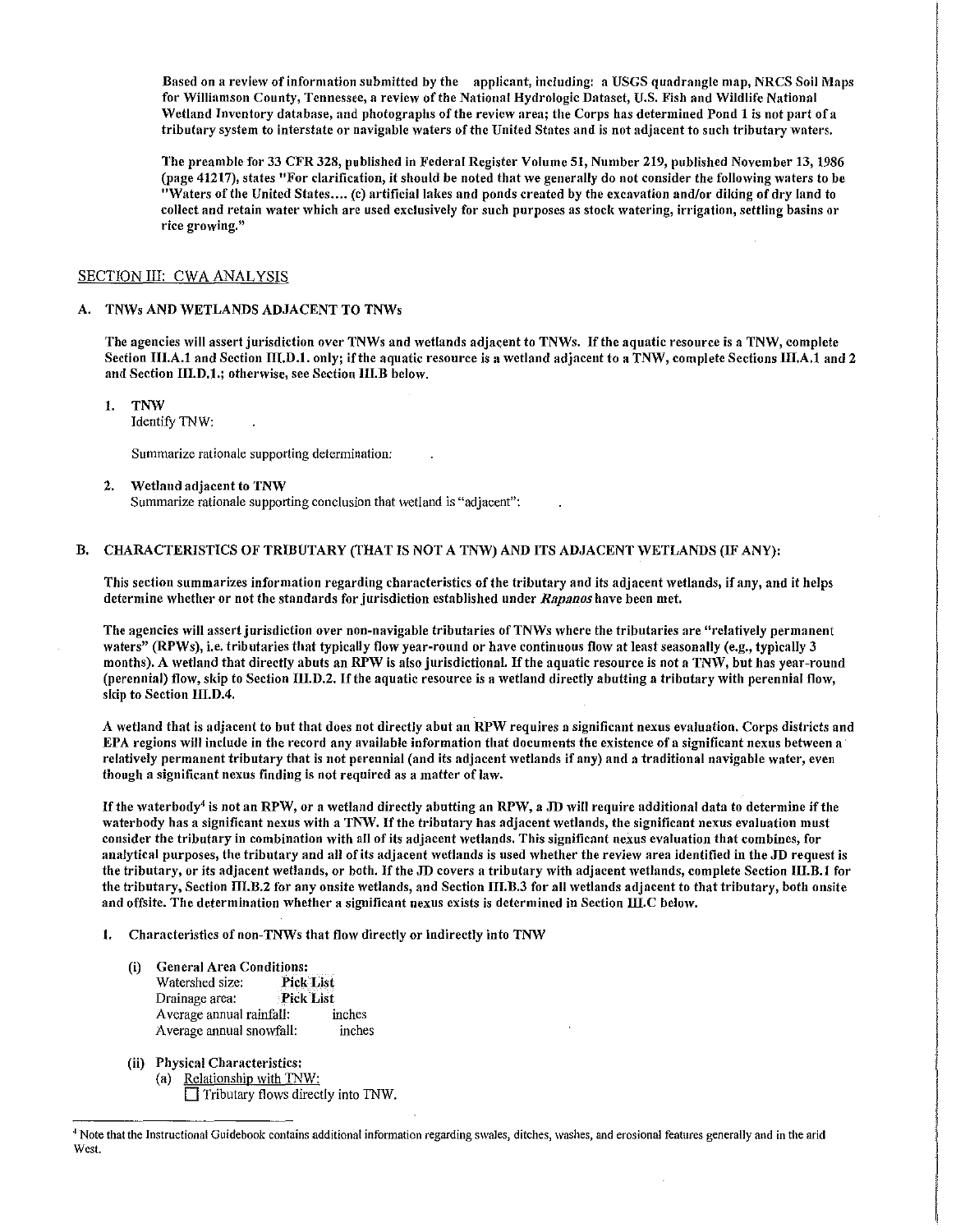| $\Box$ Tributary flows through Pick List tributaries<br>before entering TNW.                                                                                                                                                                                                                                                                                                                                                                                                                                                                                                                                                |
|-----------------------------------------------------------------------------------------------------------------------------------------------------------------------------------------------------------------------------------------------------------------------------------------------------------------------------------------------------------------------------------------------------------------------------------------------------------------------------------------------------------------------------------------------------------------------------------------------------------------------------|
| Project waters are Pick List river miles from TNW.<br>Project waters are Pick List river miles from RPW.<br>Project waters are Pick List aerial (straight) miles from TNW.<br>Project waters are Pick List aerial (straight) miles from RPW.<br>Project waters cross or serve as state boundaries. Explain:                                                                                                                                                                                                                                                                                                                 |
| Identify flow route to TNW <sup>5</sup> :<br>Tributary stream order, if known:                                                                                                                                                                                                                                                                                                                                                                                                                                                                                                                                              |
| (b) General Tributary Characteristics (check all that apply):<br>Tributary is:<br>Natural<br>Artificial (man-made). Explain:<br>Manipulated (man-altered). Explain:                                                                                                                                                                                                                                                                                                                                                                                                                                                         |
| Tributary properties with respect to top of bank (estimate):<br>Average width:<br>feet<br>Average depth:<br>feet<br>Average side slopes: Pick List.                                                                                                                                                                                                                                                                                                                                                                                                                                                                         |
| Primary tributary substrate composition (check all that apply):<br>Silts<br>Sands<br>Concrete<br>Cobbles<br>Muck<br>Gravel<br>Vegetation. Type/% cover:<br>Bedrock<br>Other. Explain:                                                                                                                                                                                                                                                                                                                                                                                                                                       |
| Tributary condition/stability [e.g., highly eroding, sloughing banks]. Explain:<br>Presence of run/riffle/pool complexes. Explain:<br>Tributary geometry: Pick List<br>Tributary gradient (approximate average slope):<br>℅                                                                                                                                                                                                                                                                                                                                                                                                 |
| $(c)$ Flow:<br>Tributary provides for: Pick List<br>Estimate average number of flow events in review area/year: Pick List<br>Describe flow regime:<br>Other information on duration and volume:                                                                                                                                                                                                                                                                                                                                                                                                                             |
| Surface flow is: Pick List. Characteristics:                                                                                                                                                                                                                                                                                                                                                                                                                                                                                                                                                                                |
| Subsurface flow: Pick List. Explain findings:<br>$\Box$ Dye (or other) test performed:                                                                                                                                                                                                                                                                                                                                                                                                                                                                                                                                      |
| Tributary has (check all that apply):<br>Bed and banks<br>$\Box$ OHWM <sup>6</sup> (check all indicators that apply):<br>clear, natural line impressed on the bank<br>the presence of litter and debris<br>changes in the character of soil<br>destruction of terrestrial vegetation<br>shelving<br>the presence of wrack line<br>vegetation matted down, bent, or absent<br>sediment sorting<br>leaf litter disturbed or washed away<br>scour<br>multiple observed or predicted flow events<br>sediment deposition<br>water staining<br>abrupt change in plant community<br>other (list):<br>Discontinuous OHWM.7 Explain: |
| If factors other than the OHWM were used to determine lateral extent of CWA jurisdiction (check all that apply):<br>High Tide Line indicated by:<br>Mean High Water Mark indicated by:<br>oil or scum line along shore objects<br>$\Box$ survey to available datum;<br>fine shell or debris deposits (foreshore)<br>physical markings;<br>physical markings/characteristics<br>vegetation lines/changes in vegetation types.                                                                                                                                                                                                |

 $\ddot{\phantom{a}}$ 

<sup>&</sup>lt;sup>5</sup> Flow route can be described by identifying, e.g., tributary a, which flows through the review area, to flow into tributary b, which then flows into TNW.<br><sup>6</sup>A natural or man-made discontinuity in the OHWM does not neces the OHWM has been removed by development or agricultural practices). Where there is a break in the OHWM that is unrelated to the waterbody's flow regime (e.g., flow over a rock outcrop or through a culvert), the agencies will look for indicators of flow above and below the break.<br><sup>7</sup>Ibid.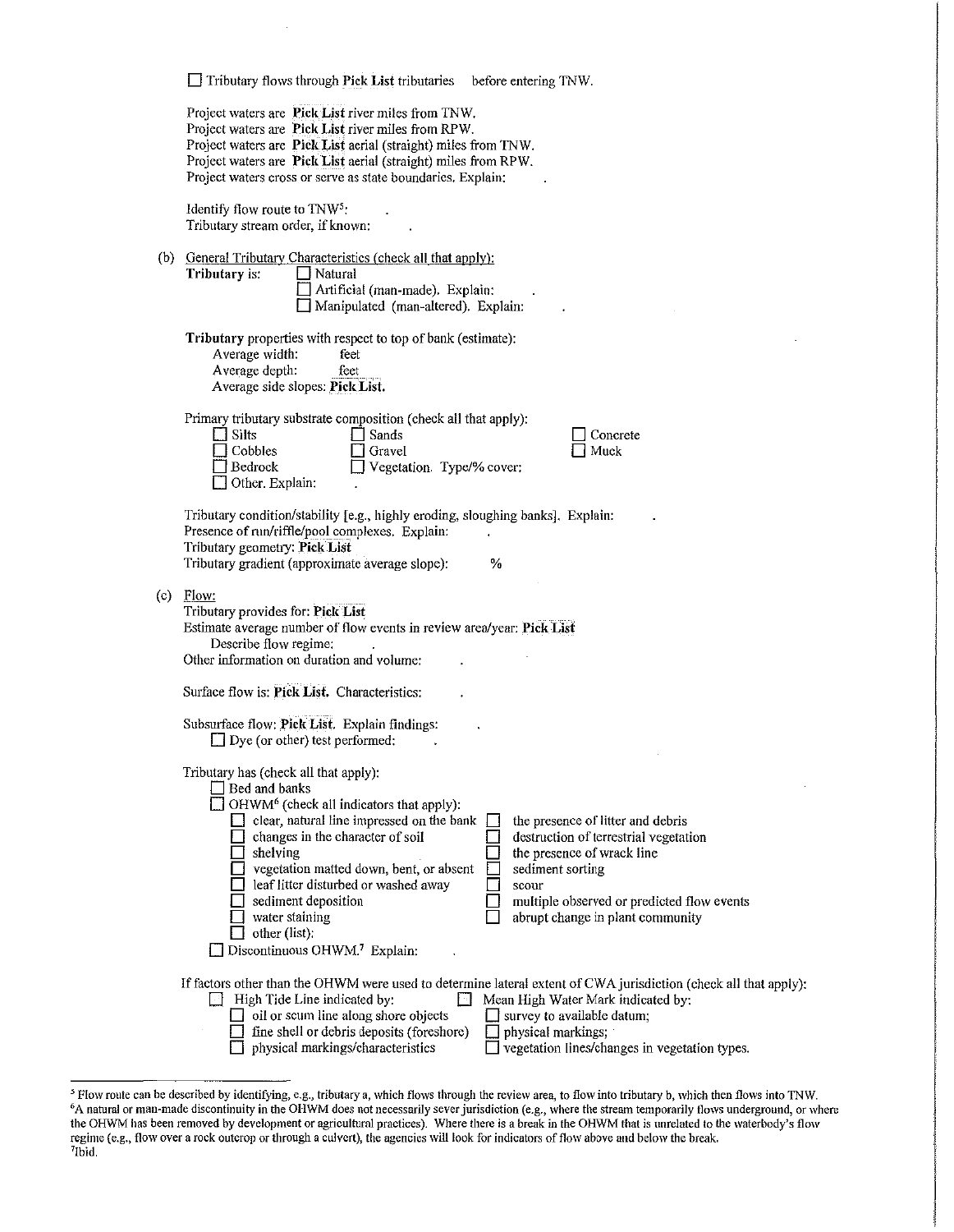

**(iii) Chemical Characteristics:** 

 $\mathcal{A}^{\pm}$ 

 $\overline{ }$ 

Characterize tributary (e.g., water color is clear, discolored, oily film; water quality; general watershed characteristics, etc.). Explain:

 $\bar{z}$ 

 $\sim$   $\sim$ 

Identify specific pollutants, if known: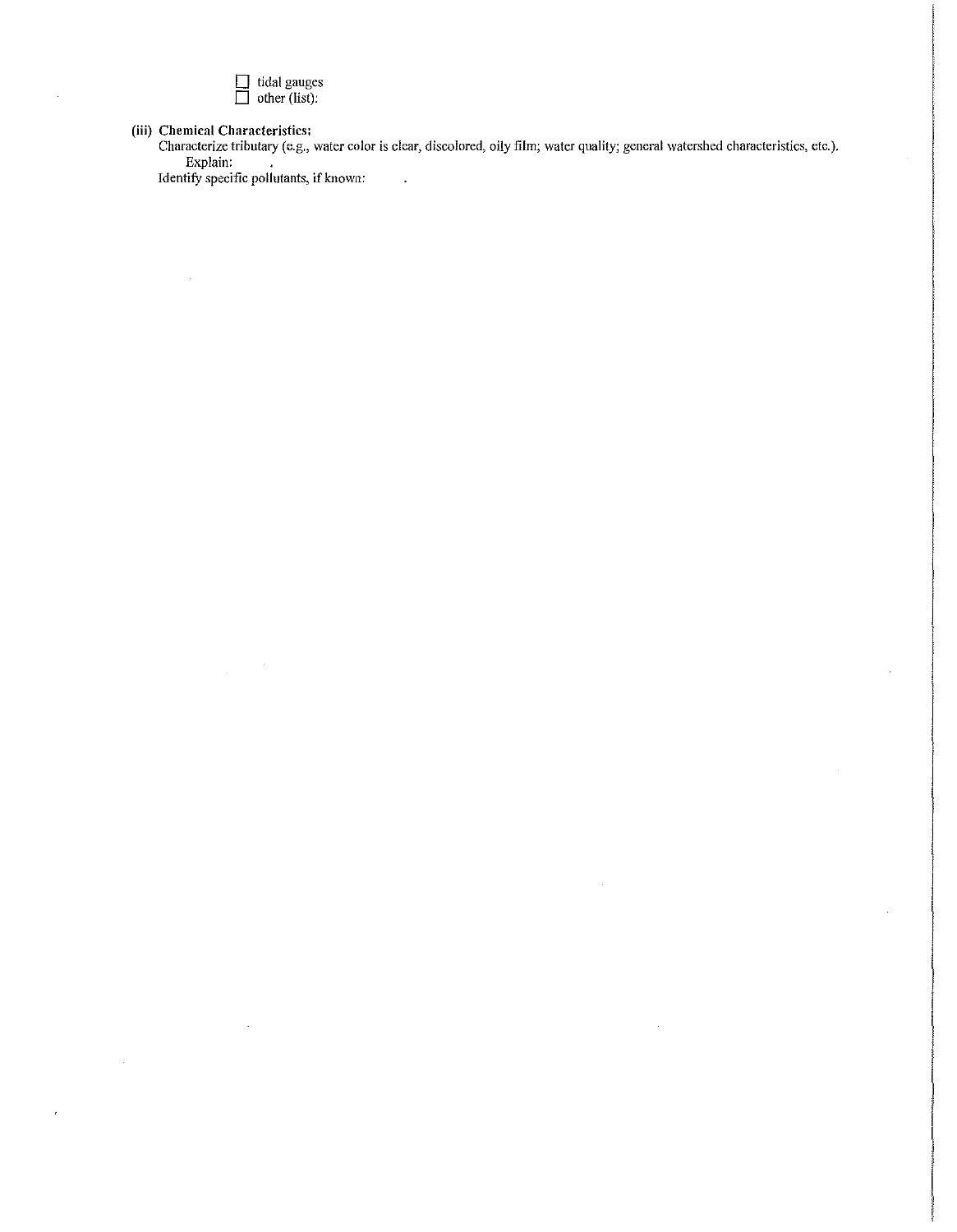# (iv) Biological Characteristics. Channel supports (check all that apply):

- Riparian corridor. Characteristics (type, average width):
- $\Box$  Wetland fringe. Characteristics:<br> $\Box$  Habitat for:
- Habitat for:

D Federally Listed species. Explain findings:

 $\Box$  Fish/spawn areas. Explain findings:

D Other environmentally-sensitive species. Explain findings:

 $\Box$  Aquatic/wildlife diversity. Explain findings:

### 2. Characteristics of wetlands adjacent to non-TNW that flow directly or indirectly into TNW

# (i) Physical Characteristics:

- (a) General Wetland Characteristics: Properties: Wetland size: acres Wetland type. Explain: Wetland quality. Explain: Project wetlands cross or serve as state boundaries. Explain:
- (b) General Flow Relationship with Non-TNW: Flow is: Pick List. Explain:

Surface flow is: Pick List Characteristics:

Subsurface flow: Pick List. Explain findings:  $\Box$  Dye (or other) test performed:  $\sim$ 

### (c) Wetland Adjacency Determination with Non-TNW:

 $\square$  Directly abutting

 $\Box$  Not directly abutting

- $\Box$  Discrete wetland hydrologic connection. Explain:
- D Ecological connection, Explain:
- $\Box$  Separated by berm/barrier. Explain:

# (d) Proximitv (Relationship) to TNW

Project wetlands are Pick List river miles from TNW. Project waters are Pick List aerial (straight) miles from TNW. Flow is from: Pick List. Estimate approximate location of wetland as within the Pick List floodplain.

#### (ii) Chemical Characteristics:

Characterize wetland system (e.g., water color is clear, brown, oil film on surface; water quality; general watershed characteristics; etc.). Explain: Identify specific pollutants, if known:

#### (iii) Biological Characteristics. Wetland supports (check all that appJy):

- D Riparian buffer. Characteristics (type, average width):<br>
Use Vegetation type/percent cover. Explain:
- $\Box$  Vegetation type/percent cover. Explain:<br> $\Box$  Habitat for:
- Habitat for:
	- $\Box$  Federally Listed species. Explain findings:
	- $\Box$  Fish/spawn areas. Explain findings:

Other environmentally-sensitive species. Explain findings:

 $\Box$  Aquatic/wildlife diversity. Explain findings:

# 3. Characteristics of all wetlands adjacent to the tributary (if any)

All wetland(s) being considered in the cumulative analysis: Pick List Approximately ( ) acres in total are being considered in the cumulative analysis.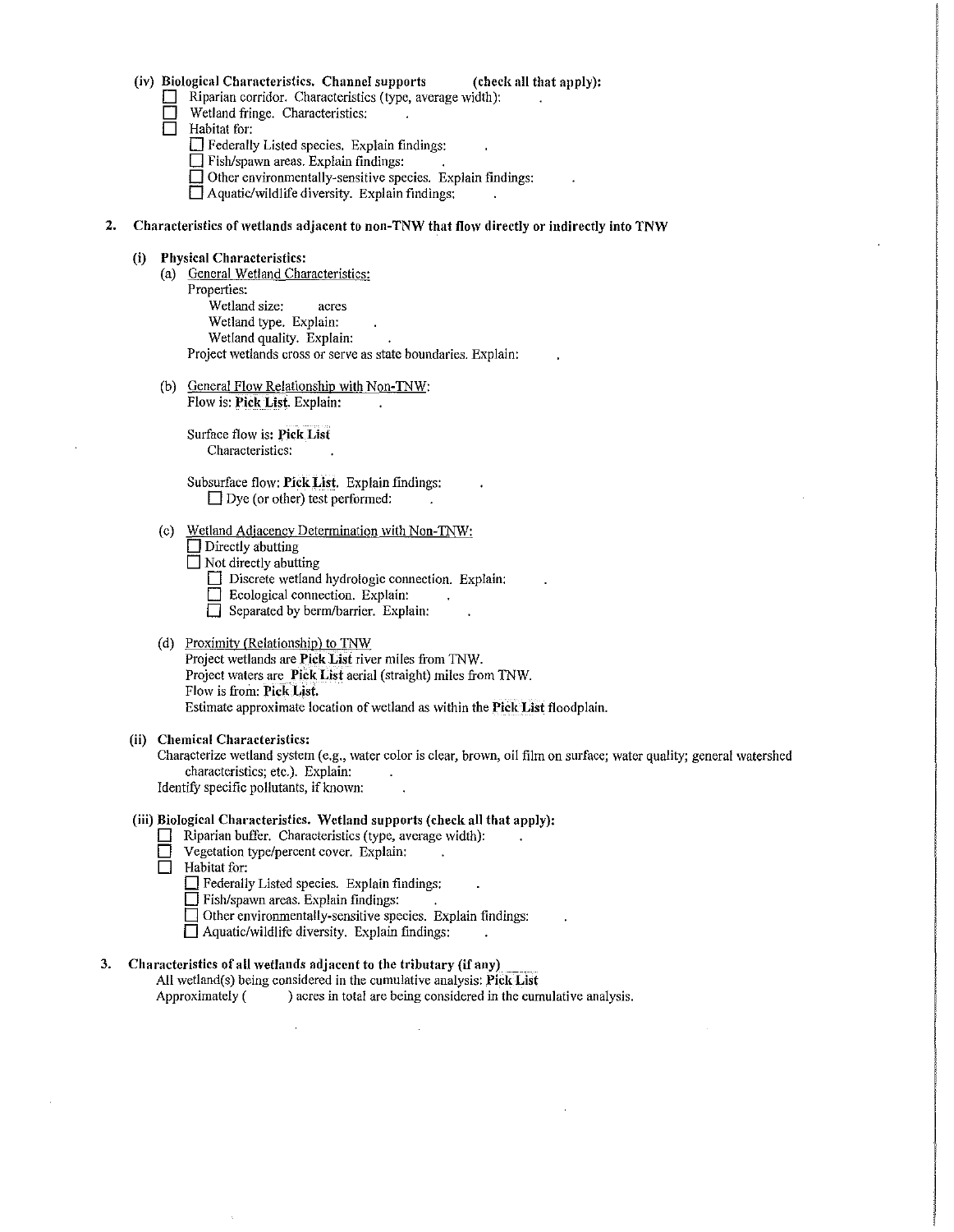For each wetland, specify the following:

Directly abuts?  $(Y/N)$  Size (in acres) Directly abuts?  $(Y/N)$  Size (in acres)

Summarize overall biological, chemical and physical functions being performed:

### C. SIGNIFICANT NEXUS DETERMINATION

A significant nexus analysis will assess the flow characteristics and functions of the tributary itself and the functions performed by any \Vetlands adjacent to the tributary to determine if they significantly affect the chemical, physical, and biological integrity of a TNW. For each of the following situations, a significant nexus exists if the tributary, in combination with all of its adjacent \Vetlands, has more than a speculative or insubstantial effect on the chemical, physical and/or biological integrity of a TNW. Considerations when evaluating significant nexus include, but are not limited to the volume, duration, and frequency of the flow of water in the tributary and its proximity to a TNW, and the functions performed by the tributary and all its adjacent wetlands. It is not appropriate to determine significant nexus based solely on any specific threshold of distance (e.g. between a tributary and its adjacent wetland or between a tributary and the TNW). Similarly, the fact an adjacent wetland lies within or outside of a floodplain is not solely determinative of significant nexus.

Draw connections between the features documented and the effects on the TNW, as identified in the *Rapanos* Guidance and discussed in the Instructional Guidebook. Factors to consider include, for example:

- Does the tributary, in combination with its adjacent wetlands (if any), have the capacity to carry pollutants or flood waters to 1NWs, or to reduce the amount of pollutants or flood waters reaching a 'fNW?
- Does the tributary, in combination with its adjacent wetlands (if any), provide habitat and lifecycle support functions for fish and other species, such as feeding, nesting, spayning, or rearing young for species that are present in the TNW?
- Does the tributary, in combination with its adjacent wetlands (if any), have the capacity to transfer nutrients and organic carbon that support downstream foodwebs?
- Does the tributary, in combination with its adjacent wetlands (if any), have other relationships to the physical, chemical, or biological integrity of the TNW?

### Note: the above list of considerations is not inclusive and other functions observed or known to occur should be documented below:

- 1. Significant nexus findings for non-RPW that has no adjacent wetlands and flows directly or indirectly into TNWs. Explain findings of presence or absence of significant nexus belo\v, based on the tributary itself, then go to Section III.D:
- 2. Significant nexus findings for non-RPW and its adjacent wetlands, where the non-RPW flows directly or indirectly into TNWs. Explain findings of presence or absence of significant nexus below, based on the tributary in combination \vith all of its adjacent wetlands, then go to Section III.D:
- 3. Significant nexus findings for wetlands adjacent to an RPW but that do not directly abut the RPW. Explain findings of presence or absence of significant nexus below, based on the tributary in combination \Vith all of its adjacent wetlands, then go to Section IILD:

# D. DETERMINATIONS OF JURISDICTIONAL FINDINGS. THE SUBJECT WATERS/WETLANDS ARE (CHECK ALL THAT APPLY):

- 1. TNWs and Adjacent Wetlands. Check all that apply and provide size estimates in review area:  $\Box$  TNWs: linear feet width  $(\hat{\pi})$ , Or, acres.  $\Box$  Wetlands adjacent to TNWs: acres.
- 2. RPWs that flow directly or indirectly into TNWs.
	- **1** Tributaries of TNWs where tributaries typically flow year-round are jurisdictional. Provide data and rationale indicating that tributary is perennial:
	- $\Box$  Tributaries of TNW where tributaries have continuous flow "seasonally" (e.g., typically three months each year) are jurisdictional. Data supporting this conclusion is provided at Section IILB. Provide rationale indicating that tributary flows seasonally:

Provide estimates for jurisdictional waters in the review area (check all that apply):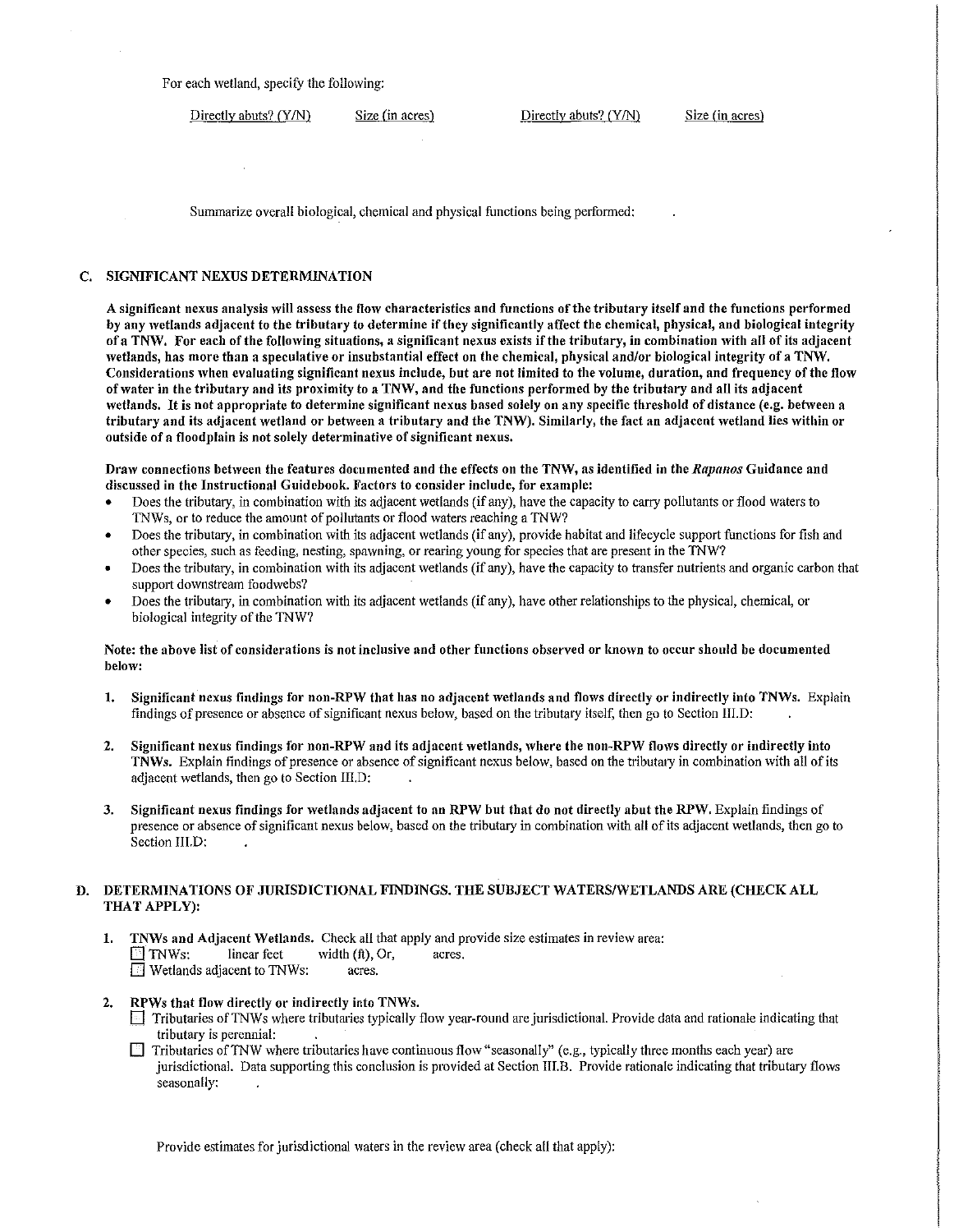$\Box$  Tributary waters: linear feet width (ft). Other non-wetland waters: Identify typc(s) of waters:

# 3. Non-RPWs<sup>8</sup> that flow directly or indirectly into TNWs.

 $\Box$  Waterbody that is not a TNW or an RPW, but flows directly or indirectly into a TNW, and it has a significant nexus with a TNW is jurisdictional. Data supporting this conclusion is provided at Section III.C.

Provide estimates for jurisdictional waters within the review area (check all that apply):<br>
Fil Tributary waters: linear feet width (ft).

 $\Box$  Tributary waters: linear feet linear feet  $\Box$  Other non-wetland waters: acres

Other non-wetland waters:

Identify type(s) of waters:

## 4. Wetlands directly abutting an RPW that flow directly or indirectly into TNWs.

- Wetlands directly abut RPW and thus are jurisdictional as adjacent wetlands.
	- $\Box$  Wetlands directly abutting an RPW where tributaries typically flow year-round. Provide data and rationale indicating that tributary is perennial in Section III.D.2, above. Provide rationale indicating that wetland is directly abutting an RPW:
	- $\Box$  Wetlands directly abutting an RPW where tributaries typically flow "seasonally." Provide data indicating that tributary is seasonal in Section III.B and rationale in Section III.D.2, above. Provide rationale indicating that wetland is directly abutting an RPW:

Provide acreage estimates for jurisdictional wetlands in the review area: acres,

5. Wetlands adjacent to but not directly abutting an RPW that flow directly or indirectly into TNWs.  $\Box$  Wetlands that do not directly abut an RPW, but when considered in combination with the tributary to which they are adjacent

and with similarly situated adjacent wetlands, have a significant nexus with a TNW are jurisidictional. Data supporting this conclusion is provided at Section III.C.

Provide acreage estimates for jurisdictional wetlands in the review area: acres.

6. Wetlands adjacent to non-RPWs that flow directly or indirectly into TNWs.

Wetlands adjacent to such waters, and have when considered in combination with the tributary to which they are adjacent and with similarly situated adjacent wetlands, have a significant nexus with a TNW are jurisdictional. Data supporting this conclusion is provided at Section III.C.

Provide estimates for jurisdictional wetlands in the review area: acres.

7. Impoundments of jurisdictional waters. $9$ 

*As* a general rule, the impoundment of a jurisdictional tributary remains jurisdictional.

- $\Box$  Demonstrate that impoundment was created from "waters of the U.S.," or
- Demonstrate that water meets the criteria for one of the categories presented above (1-6), or

Demonstrate that water is isolated with a nexus to commerce (see  $\overline{E}$  below).

# E. ISOLATED [INTERSTATE OR INTRA-STATE] WATERS, INCLUDING ISOLATED WETLANDS, THE USE, DEGRADATION OR DESTRUCTION OF WIITCH COULD AFFECT INTERSTATE COMMERCE, INCLUDING ANY SUCH WATERS (CHECK ALL THAT APPLY):<sup>10</sup>

 $\Box$  which are or could be used by interstate or foreign travelers for recreational or other purposes.

from which fish or shellfish are or could be taken and sold in interstate or foreign commerce.

which are or could be used for industrial purposes by industries in interstate commerce.

Interstate isolated waters. Explain:

 $\Box$  Other factors. Explain:

Identify water body and summarize rationale supporting determination:

<sup>&</sup>lt;sup>8</sup>See Footnote #3.

<sup>&</sup>lt;sup>9</sup> To complete the analysis refer to the key in Section III.D.6 of the Instructional Guidebook.<br><sup>10</sup> Prior to asserting or declining CWA jurisdiction based solely on this category, Corps Districts will elevate the action review consistent with the process described in the Corps/EPA Memorandum Regarding CWA Act Jurisdiction Following Rapanos.